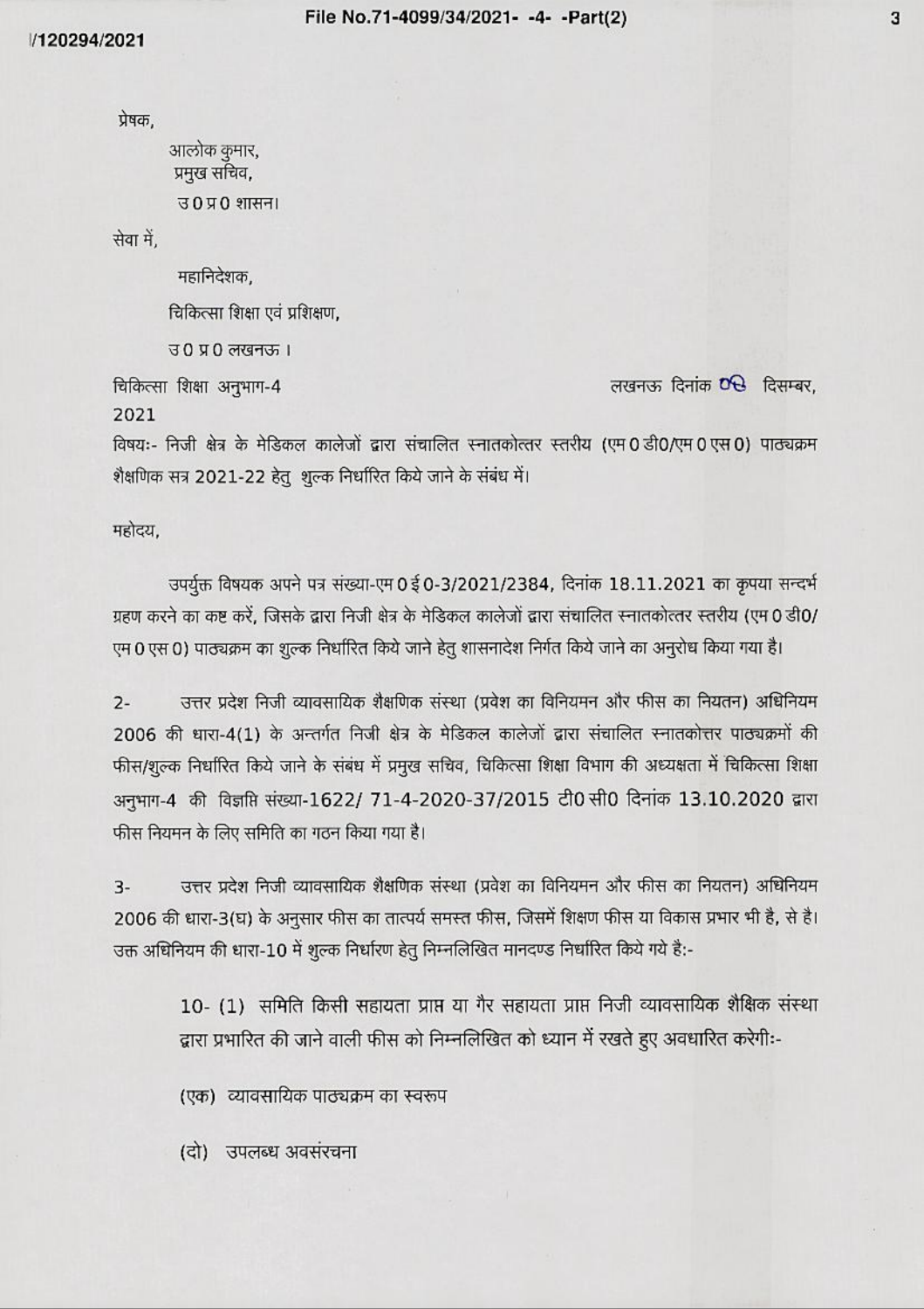(तीन) व्यावसायिक संस्था की उन्नति और उसके विकास के लिए आवश्यक समुचित बचत

(चार) प्रशासन और अनुरक्षण पर व्यय

(पॉच) संस्था के शैक्षणिक और गैर-शैक्षणिक कर्मचारियों पर व्यय

(छः) कोई अन्य सुसंगत कारक।

(2) समिति, कोई फीस निर्धारित करने के पूर्व संस्था को सुनवाई का अवसर देगी परन्तु, ऐसी कोई फीस जैसी समिति द्वारा निर्धारित की जाए मुनाफाखोरी या शिक्षा के वाणिज्यीकरण के लिये नहीं होगी।

4- सम्बन्धित संस्थाओं के प्रतिनिधियों के साथ हुए विचार-विमर्श के उपरान्त उ0 प्र0 निजी व्यावसायिक शैक्षणिक संस्था (प्रवेश का विनियमन और फीस का नियतन) अधिनियम 2006 की धारा-10 (1) में उल्लिखित प्राविधानों तथा धारा-10(1)(छः) के अन्तर्गत निम्नलिखित मानदण्डों को संज्ञान में लेते हुए शुल्क निर्धारित किए जाने का विनिश्चय किया गया:-

- i. आर्थिक उपयोगी जीवन (Useful Economic Life) को ध्यान में रखते हुए कम्पनी अधिनियम-2013 द्वारा निर्धारित हास की दरें ही मेडिकल कालेज की सम्पत्तियों के संबंध में अनुमन्य की जायेगी।
- ii. संस्था की वर्ष 2019-20 की Audited Balance Sheet के आधार पर शैक्षणिक सत्र 2021-22 के लिए शुल्क आंकलन औसत 07 प्रतिशत प्रतिवर्ष Inflation की दर पर किया जाय। यद्यपि वास्तविक Inflation दर इससे कम है, परन्तु फीस निर्धारण पूर्व में इसी दर पर किया जाता रहा है। तदुनुसार उक्त Inflation की दर के आधार पर वर्ष 2021-22 की फीस का निर्धारण किया जाना व्यावहारिक पाया गया। यह Inflation की दर केवल Variable Cost (वेतन, भत्ते आदि आवर्ती व्यय) पर ही अनुमन्य कराया गया है।
- iii. Fixed Asset पर मात्र SLM (Straight Line Depreciation Method) के आधार पर Depreciation ही अनुमन्य कराया गया है।
- iv.जहॉ UG & PG Courses दोनों संचालित हैं एवं उनका लेखा पृथक नहीं है, वहॉ व्यय 70:30 (UG:PG) का अनुपात रखा गया। जिन कालेजों में Nursing Courses या अन्य पाठ्यक्रम भी संचालित हैं एवं लेखा पृथक नहीं है, उनके कुल व्यय का 10 प्रतिशत भाग Nursing Courses या अन्य पाठ्यक्रम के लिए निर्धारित करते हुए व्यय में से उक्त 10 प्रतिशत की धनराशि को अनुमन्यता से घटा दिया गया है।
- v. समिति ने मा0 उच्चतम न्यायालय द्वारा इस्लामिक एकेडमी आफ एजूकेशन बनाम स्टेट आफ कर्नाटक मामले में आब्जर्वेशन के अनुसार निजी संस्थाओं को विकास दर 06 से 15 प्रतिशत के मध्य रखने के आधार पर संस्था के भविष्य में विकास एवं सुधार हेतु 10 प्रतिशत की दर से धनराशि की व्यवस्था शुल्क ढांचे में करना औचित्यपूर्ण पाया गया।
- vi. शैक्षणिक सत्र 2021-22 से प्रसाद इंस्टीट्यूट ऑफ मेडिकल साइंसेज, लखनऊ, जी0 एस 0 मेडिकल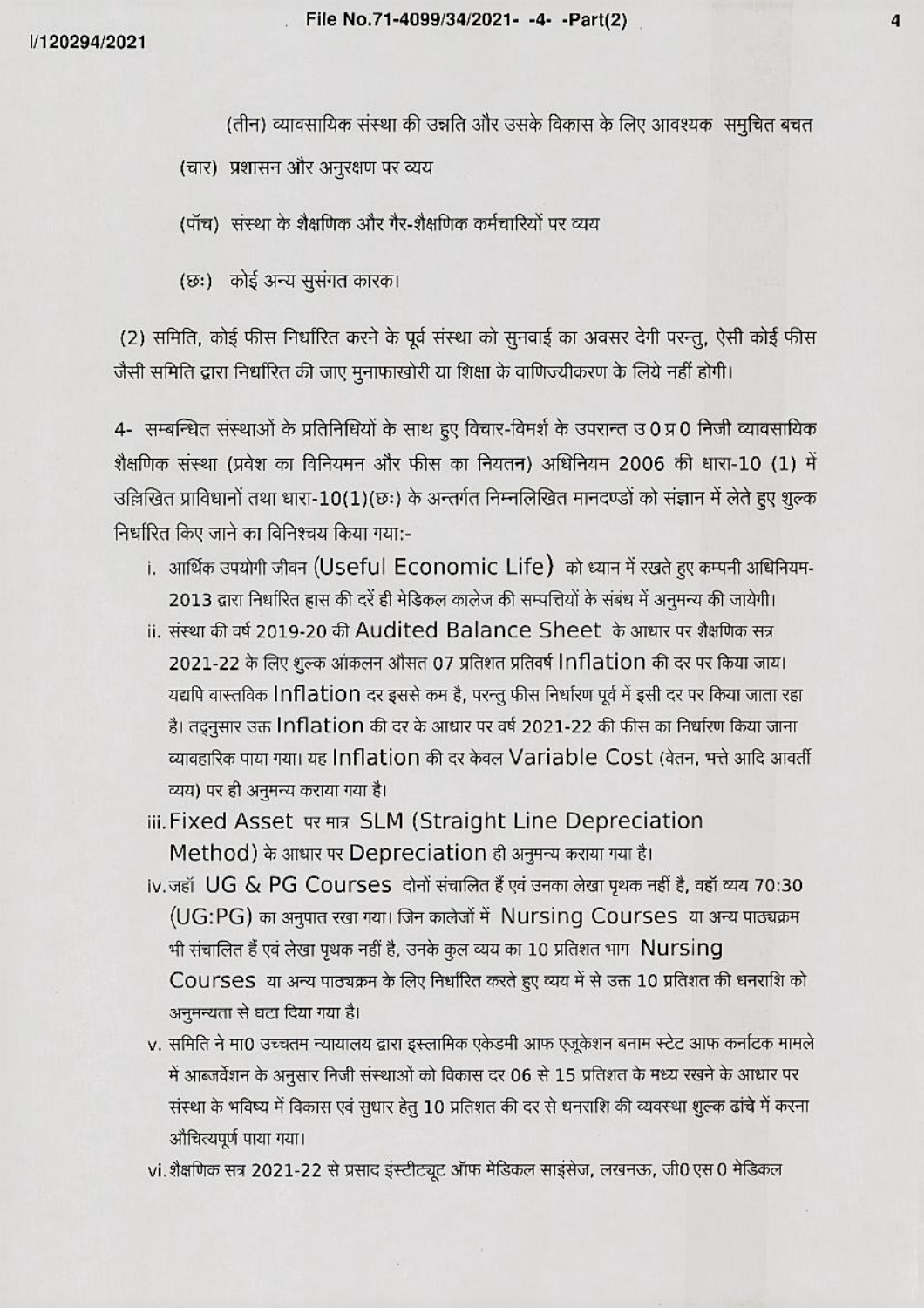$\overline{a}$ 

कालेज एण्ड हास्पिटल, हापुड, के0 डी0 मेडिकल कालेज हास्पिटल एण्ड रिसर्च सेन्टर, मथुरा, कृष्ण मोहन मेडिकल कालेज एण्ड हास्पिटल, मधुरा, श्री वेंकटेश्वरा इंस्टीटचूट ऑफ मेडिकल साइंसेज, अमरोहा, वरूणार्जुन मेडिकल कालेज एण्ड रूहेलखण्ड हास्पिटल, शाहजहॉपुर तथा नेशनल कैपिटल रीजन इंस्टीट्यूट ऑफ मेडिकल साइंसेज, मेरठ में एम 0 डी0/एम 0 एस 0 पाठ्यक्रम प्रथम बार प्रारम्भ किया जा रहा है। अतः इन कालेजों के लिए भी शुल्क का आगणन अन्य सभी एम 0 डी0/एम 0 एस 0 संचालित कालेजों के शुल्क के औसत के आधार पर किये जाने का विनिश्चय किया गया।

टी0 एस 0 मिश्रा मेडिकल कालेज एण्ड हास्पिटल, लखनऊ में केवल नॉन क्लीनिकल विषय के पात्चक्रम संचालित हैं। दिनांक 22.10.2021 को आयोजित समिति की बैठक में संस्था के प्रतिनिधि द्वारा नॉन क्लीनिकल विषय का शुल्क, पूर्व निर्धारित शुल्क को ही यथावत रखे जाने का अनुरोध किया गया। तदनुसार नॉन क्लीनिकल विषय का शुल्क यथावत रखे जाने का विनिश्चय किया गया।

vii.समिति द्वारा पूर्व से संचालित मेडिकल कालेजों के संदर्भ में नीट यू0 जी0 परीक्षा 2020 में अभ्यर्थियों द्वारा कालेजवार प्राप्त औसत अंको का भी संज्ञान लिया गया है। कालेजवार प्राप्त औसत अंकों को

Standardise किया गया है।

viii.इसके अतिरिक्त संस्थाओं द्वारा बैलेंस सीट में दी गयी विभिन्न सूचनाओं का समिति द्वारा संज्ञान लिया गया तथा अनुमन्यता से अधिक खर्च यथा वेतन मद में अधिक वृद्धि बैलेंस सीट में अधिक ब्याज, अवमूल्यन आदि अमान्य खर्चों को disallow करते हुए बैलेंस सीट को वेटेज प्रदान किया गया। एम 0 डी0/एम 0 एस 0 के सन्दर्भ में शासनादेश दिनांक 09.03.2019 एवं शासनादेश दिनांक 31.08.2020 द्वारा निर्धारित फीस तथा अमान्य खर्चों को  $d$ isallow करने के पश्चात् बैलेंस सीट के आधार पर फीस का आगणन करते हुए दोनों के शुल्क में आ रहे अन्तर को भी **Standardise** किया गया है। कालेजवार

Standardise औसत नीट स्कोर एवं ऊपर उल्लिखित Standardise शुल्क के अन्तर को जोडकर कम्पोजिट  $\emph{Standardise}$  स्कोर निकाला गया है। कम्पोजिट  $\emph{Standardise}$ स्कोर के आधार पर न्यूनतम एवं अधिकतम स्कोर प्राप्त करने वाले कालेजों के बीच 8 प्रतिशत, जो अधिकतम

है, को स्टेटिस्टिकल नार्मल डिस्ट्रीब्यूशन के आधार पर आवंटित किया गया है। ix, कालेजों में सभी प्रकार की सुविधाओं के उन्नयन एवं उच्चकोटि की शिक्षा को प्रोत्साहित किये जाने के उद्देशय

# से Quality Council Of India द्वारा प्रदान किये जाने वाले  $NABH$ (National Accreditation Board For Hospitals & Healthcare Providers) प्रमाण पत्र धारक कालेजों को, निर्धारित किये जाने वाले शुल्क में

01 प्रतिशत अंक का अतिरिक्त लाभ दिये जाने का विनिश्चय किया गया।

x. बिन्दु-(viii) एवं (ix) के आधार पर कालेजवार प्राप्त हो रहे प्रतिशत के अनुरूप शुल्क की वृद्धि किये जाने का विनिश्चय किया गया।

उक्त अधिनियम की धारा-10(2) के अन्तर्गत निजी क्षेत्र के सभी मेडिकल कालेजों के

 $5-$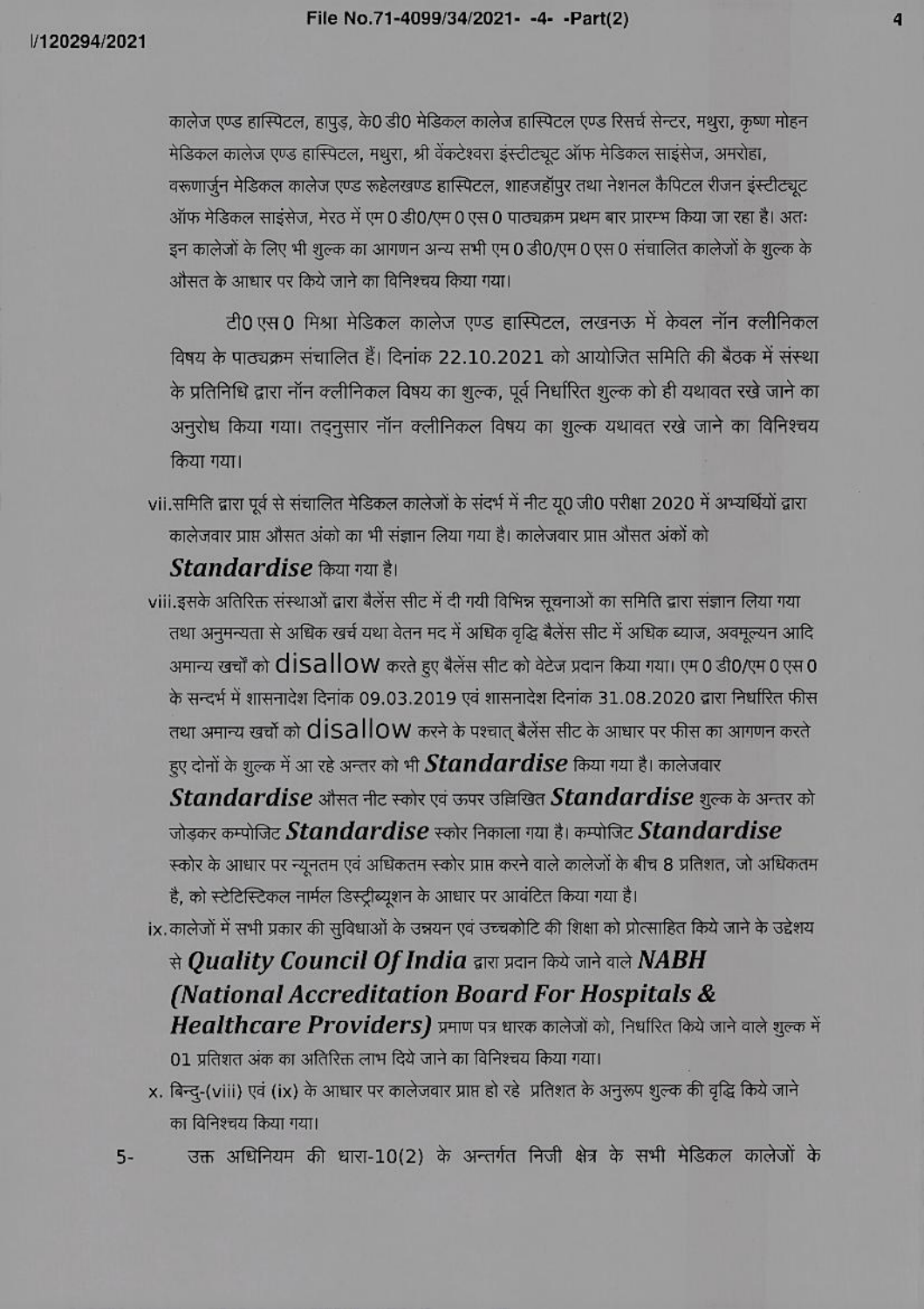4

प्रबन्धक/प्रधानाचार्यों को फीस नियमन समिति की बैठक दिनांक 22.10.2021 में सुनवाई का अवसर प्रदान किया गया। संस्था के प्रतिनिधियों द्वारा समिति के समक्ष अपना पक्ष प्रस्तुत किया गया और यह अनुरोध किया गया कि संस्था द्वारा उपलब्ध कराये गये बैलेन्स शीट, इन्फ्लेशन, इन्फ्रास्ट्रक्चर, संस्था के अवस्थित होने के स्थान आदि के आधार पर उनकी संस्थाओं के पाठ्यक्रम का शुल्क निर्धारित किया जाय। फीस नियमन समिति द्वारा अपनी संस्तुतियों में उनका संज्ञान लिया गया है।

6- फीस नियमन समिति द्वारा की गयी संस्तुतियों के आधार पर निजी क्षेत्र के निम्नलिखित मेडिकल कालेजों द्वारा संचालित स्नातकोत्तर (एम 0 डी0/एम 0 एस 0)पाठ्यक्रम हेतु संबंधित संस्थाओं के सम्मुख अंकित शुल्क शैक्षणिक सत्र 2021-22 हेतु एतद्व्रारा निर्धारित किये जाने की श्री राज्यपाल सहर्ष स्वीकृति प्रदान करते हैं:-

| .क्र.सं        | संस्था का नाम                                                                            | निर्धारित शुल्क (धनराशि रूपए में) |                  |                  |
|----------------|------------------------------------------------------------------------------------------|-----------------------------------|------------------|------------------|
|                |                                                                                          | क्लीनिकल                          | पैथोलॉजी         | नोंन<br>क्लीनिकल |
| $\mathbf{1}$   | स्मारक इंस्टीट्यूट आफ<br>मेडिकल<br>श्री<br>मूर्ति<br>राम<br>साइंसेज़, बरेली।             | 25,09,957                         | 13,51,477        | 9,65,384         |
| $\overline{2}$ | रिसर्च, ग्रेटर<br>मेडिकल साइंसेज़<br>एण्ड<br>आफ<br>स्कुल<br>नोएडा। (शारदा विश्वविद्यालय) | 25,40,649                         | 13,68,025        | 9,77,116         |
| 3              | मेडिकल<br>सुभारती<br>कालेज.<br>मेरठ।                                                     | 14,43,744                         | 10,80,000        | 8,64,000         |
| $\overline{4}$ | हिन्द इंस्टीट्यूट मेडिकल साइंसेज़,बाराबंकी।                                              | 25,24,901                         | 13,59,562        | 9,71,116         |
| 5              | मुजफ्फरनगर मेडिकल कालेज, मुजफ्फरनगर।                                                     | 23,23,197                         | 12,50,889        | 8,93,521         |
| $\overline{6}$ | सरस्वती इंस्टीट्यूट आफ मेडिकल साइंसेज़,हापुड़।                                           | 20,22,143                         | 10,88,846        | 8,45,377         |
| $\overline{7}$ | रूहेलखण्ड मेडिकल कालेज एण्ड हास्पिटल,बरेली                                               | 23,09,009                         | 12,43,216        | 8,88,056         |
| $\bf8$         | हैरिटेज इंस्टीटयूट आफ मेडिकल साइंसेज़,वाराणसी।                                           | 21, 12, 517                       | 11,37,509        | 8,35,482         |
| 9              | रामा मेडिकल कालेज एण्ड हास्पिटल कानपुर।                                                  | 21,35,358                         | 12,37,024        | 8,83,589         |
| 10             | हिन्द इंस्टीट्यूट मेडिकल साइंसेज़, सीतापुर।                                              | 20,40,950                         | 10,98,973        | 8,20,359         |
| 11             | मेयो इंस्टीट्यूट आफ मेडिकल साइंसेज़,बाराबंकी।                                            | 20,30,961                         | 10,93,571        | 8,18,235         |
| 12             | राजश्री मेडिकल कालेज एण्ड रिसर्च इंस्टीट्यूट, बरेली।                                     | 20,74,900                         | 11,17,300        | 8,00,000         |
| 13             | रामा मेडिकल कालेज हास्पिटल एण्ड रिसर्च सेन्टर,<br>हापुड                                  | 20,63,010                         | आवश्यकता<br>नहीं | आवश्यकता<br>नहीं |
| 14             | टी0 एस0क्रिश्रा<br>मेडिकल<br>कालेज<br>हास्पिटल, <br>एण्ड<br>अमौसी, लखनऊ।                 | आवश्यकता<br>नहीं                  | 11,11,700        | 8,00,000         |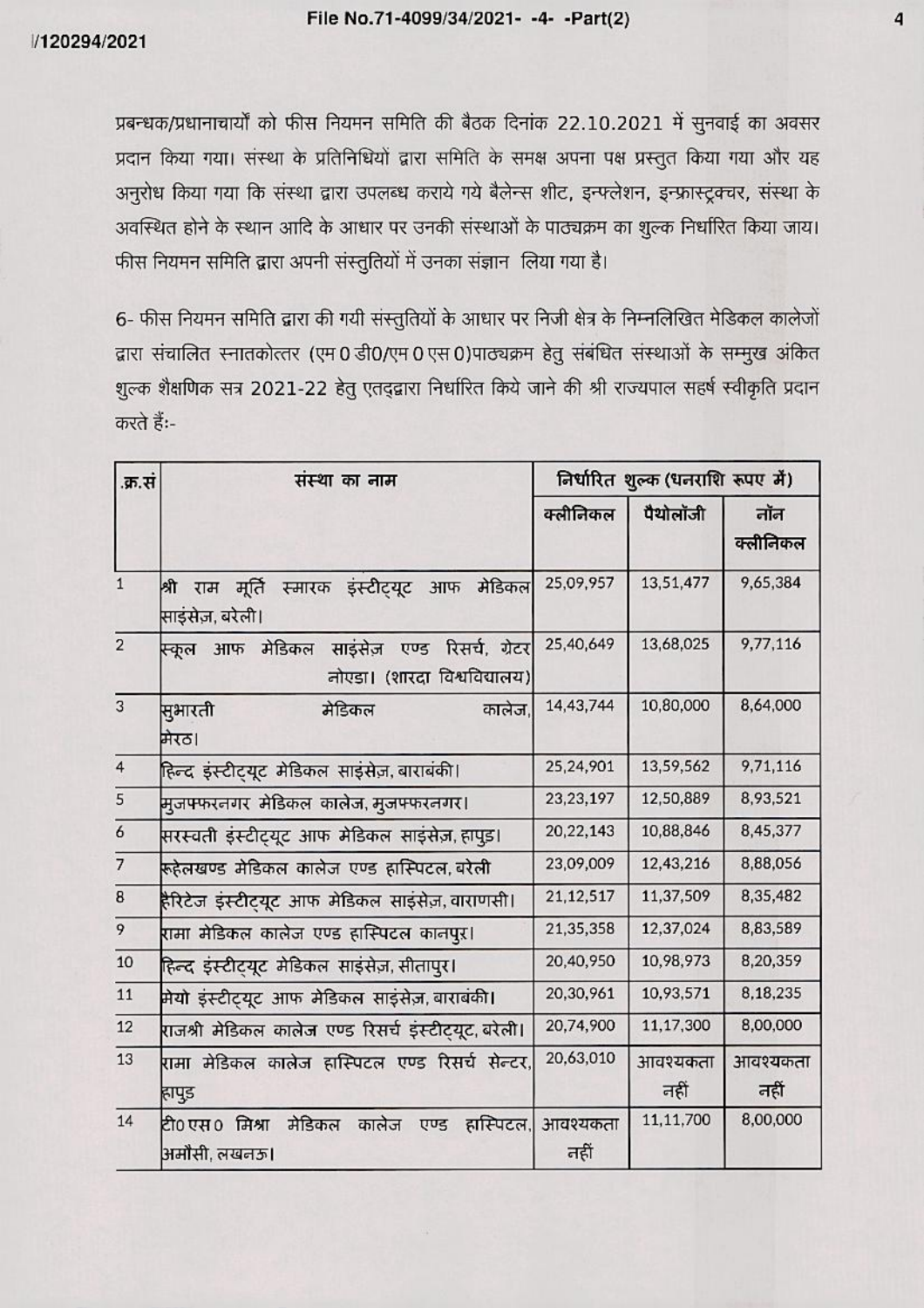#### File No.71-4099/34/2021- -4- -Part(2)

/120294/2021

| 15     | प्रसाद इंस्टीट्यूट आफ मेडिकल साइंसेज़,लखनऊ।                                                               | 21,63,946                | आवश्यकता<br>नहीं | आवश्यकता<br>नहीं |
|--------|-----------------------------------------------------------------------------------------------------------|--------------------------|------------------|------------------|
| 16     | जी0 एस 0 मेडिकल  कालेज  एण्ड  हास्पिटल, हापूड।                                                            | 21,63,946                | आवश्यकता<br>नहीं | आवश्यकता<br>नहीं |
| $17\,$ | रीजन इंस्टीट्यूट ऑफ<br>कैपिटल<br>नेशनल<br>साइंसेज़, मेरठ।  (एम 0 एस 0 वाई 0  मेडिकल   <br>कालेज,<br>मेरठ) | मेडिकल  आवश्यकता<br>नहीं | 12,02,199        | 8,80,186         |
| 18     | कृष्ण मोहन मेडिकल कालेज एण्ड हास्पिटल, मथुरा।                                                             | 21,63,946                | आवश्यकता<br>नहीं | आवश्यकता<br>नहीं |
| 19     | वरूणार्जुन मेडिकल कालेज एण्ड रूहेलखण्ड हास्पिटल,<br>शाहजहांपुर।                                           | 21,63,946                | 12,02,199        | 8,80,186         |
| 20     | मेडिकल<br>श्री<br>वैकटेश्वरा<br>इंस्टीटयूट<br>आफ<br>साइंसेज़,गजरौला, अमरोहा।                              | 21,63,946                | 12,02,199        | आवश्यकता<br>नहीं |
| 21     | के0डी0 मेडिकल कालेज हास्पिटल एण्ड रिसर्च सेन्टर<br>मथुरा।                                                 | 21,63,946                | आवश्यकता<br>नहीं | आवश्यकता<br>नहीं |

7- फीस नियमन समिति द्वारा की गयी संस्तुतियों के आधार पर निजी क्षेत्र के मेडिकल कालेजों द्वारा संचालित स्नातकोत्तर पाठ्यक्रम (एम 0 डी0/एम 0 एस 0) में शैक्षणिक शुल्क के अतिरिक्त अन्य समस्त शुल्क शैक्षणिक सत्र 2021-22 हेतु एतद्द्वारा निर्धारित किये जाने की भी श्री राज्यपाल सहर्ष स्वीकृति प्रदान करते हैं:-

#### 1. छात्रावास शुल्क-

|                            | (ए) नॉन ए 0 सी0 सिंगिल आकूपेन्सी | $\blacksquare$ | रू0 2,50,000 प्रतिवर्ष। |
|----------------------------|----------------------------------|----------------|-------------------------|
| (बी) ए 0 सी0               | सिंगिल आकूपेन्सी                 | ٠              | रू0 3,00,000 प्रतिवर्ष। |
|                            | (सी) नॉन ए0 सी0 डबल आकूपेन्सी    | $\lambda$      | रू0 1,75,000 प्रतिवर्ष। |
| (डी) ए 0 सी0 डबल आकूपेन्सी |                                  | ٠              | रू0 2,10,000 प्रतिवर्ष। |

उक्त शुल्क में मेस शुल्क सम्मिलित है। छात्रों को ब्रेक फास्ट, लन्च व डिनर उपलब्ध कराया जायेगा। आहार पौष्टिक तथा वेरायटी का होगा।

## 2. सिक्योरिटी डिपॉजिट (वापसी योग्य)-

हास्पिटल, लाईब्रेरी, लेबोरेट्री एवं अन्य समस्त सिक्योरिटी राशि को शामिल करते हुएः- रू0 5,00,000 (एक बार)।

3. विविध शुल्क- रू0 1,28,400 प्रतिवर्ष।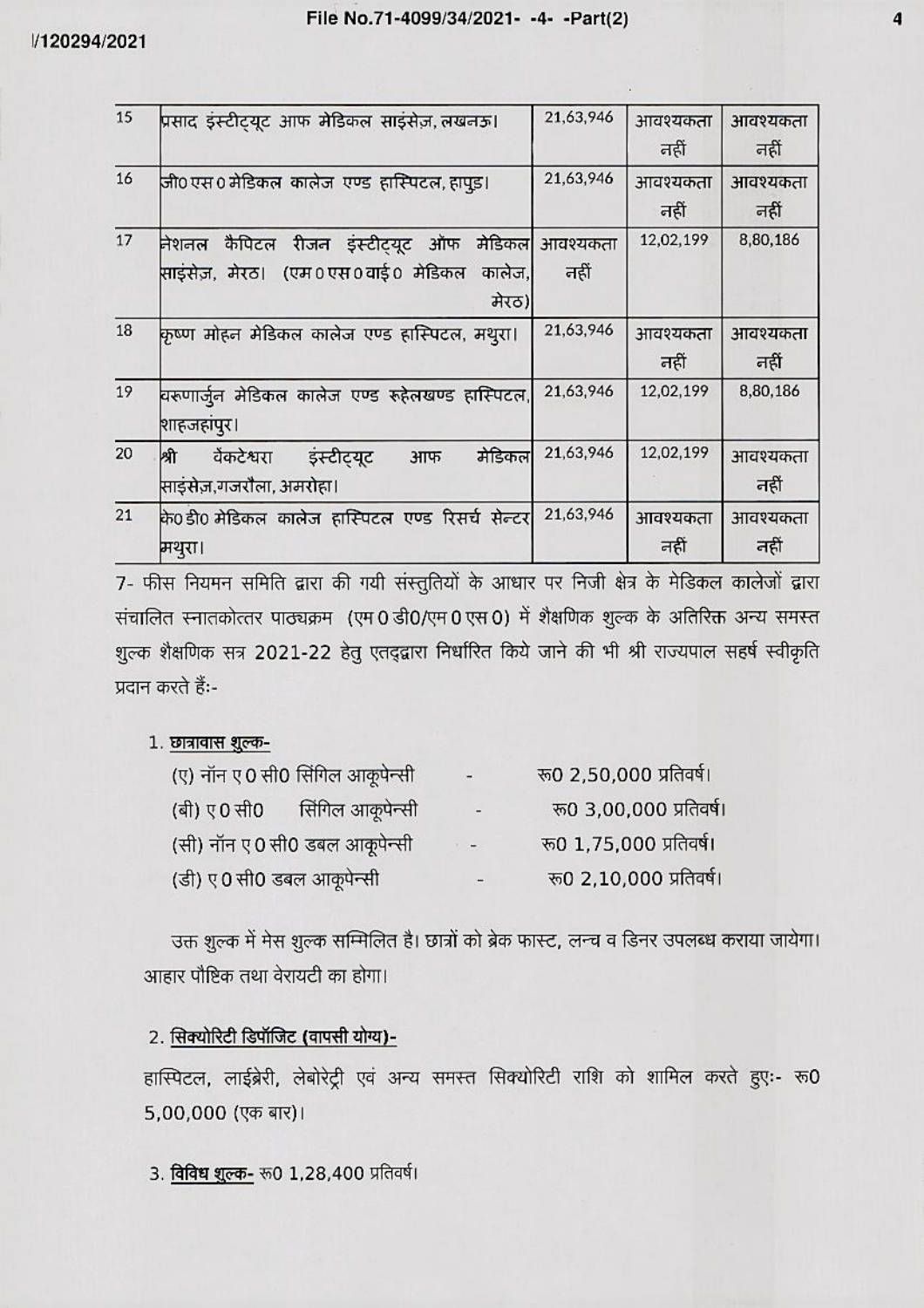उक्त विविध शुल्क में समस्त प्रकार के शुल्क एवं चार्जेज यथा विश्वविद्यालय पंजीकरण, डेवलपमेंट फीस, लाइब्रेरी फीस, स्टूडेन्ट एसोशियेशन फीस, जिम एण्ड स्पोर्टस फीस, प्रवेश शुल्क, परीक्षा शुल्क आदि सम्मिलित है।

शैक्षणिक शुल्क छात्रों से प्रतिवर्ष जमा कराया जायेगा एवं किसी भी दशा में शैक्षणिक शुल्क की राशि  $8-$ एकमुश्त अग्रिम के तौर पर जमा नहीं करायी जायेगी। संबंधित मेडिकल कालेज उपर्युक्तानुसार निर्धारित शुल्क से कम शुल्क लेने के लिए स्वतंत्र हैं।

उपर्युक्तानुसार निर्धारित शुल्क की सूचना महानिदेशक, चिकित्सा शिक्षा एवं प्रशिक्षण, उ0प्र0  $9-$ लखनऊ की अधिकृत वेबसाइट http://upmededu.in पर प्रदर्शित की जायेगी तथा संस्थाओं द्वारा भी इस आदेश द्वारा निर्धारित शुल्क की सूची अपनी अधिकृत वेबसाइट पर प्रदर्शित किया जाना अनिवार्य होगा।

10- उपर्युक्त के आलोक में मुझे यह कहने का निदेश हुआ है कि शासन द्वारा लिये गये निर्णय का कड़ाई से अनुपालन सुनिश्चित कराने का कष्ट करें।

> भवदीय. Signed by आलोक कुमार Date: 07-12-2021 11:12:20 Reason: Approved

> > प्रमुख सचिव

### संख्या एवं तद्दिनांक तदैव

- 1. अपर मुख्य सचिव/प्रमुख सचिव, वित्त विभाग/समाज कल्याण/पिछड़ा वर्ग कल्याण/अल्पसंख्यक कल्याण/व्यावसायिक एवं प्राविधिक शिक्षा विभाग, उ 0 प्र 0 शासन।
- 2. सचिव, मेडिकल काउंसिल आफ इण्डिया, कोटला रोड, नई दिल्ली।
- 3. निजी सचिव, मा0 चिकित्सा शिक्षा मंत्री, उ0 प्र 0 शासन।
- 4. निजी सचिव, मा0 राज्यमंत्री, चिकित्सा शिक्षा विभाग, उ 0 प्र 0 शासन।
- 5. सचिव, प्रवेश एवं फीस नियमन समिति, बॉसमण्डी चैराहा, लखनऊ।
- 6. प्रबंधक/प्रधानाचार्य, संबंधित मेडिकल कालेज द्वारा महानिदेशक, चिकित्सा शिक्षा एवं प्रशिक्षण, उ 0 प्र 0 लखनऊ।
- 7. गार्ड फाइल।